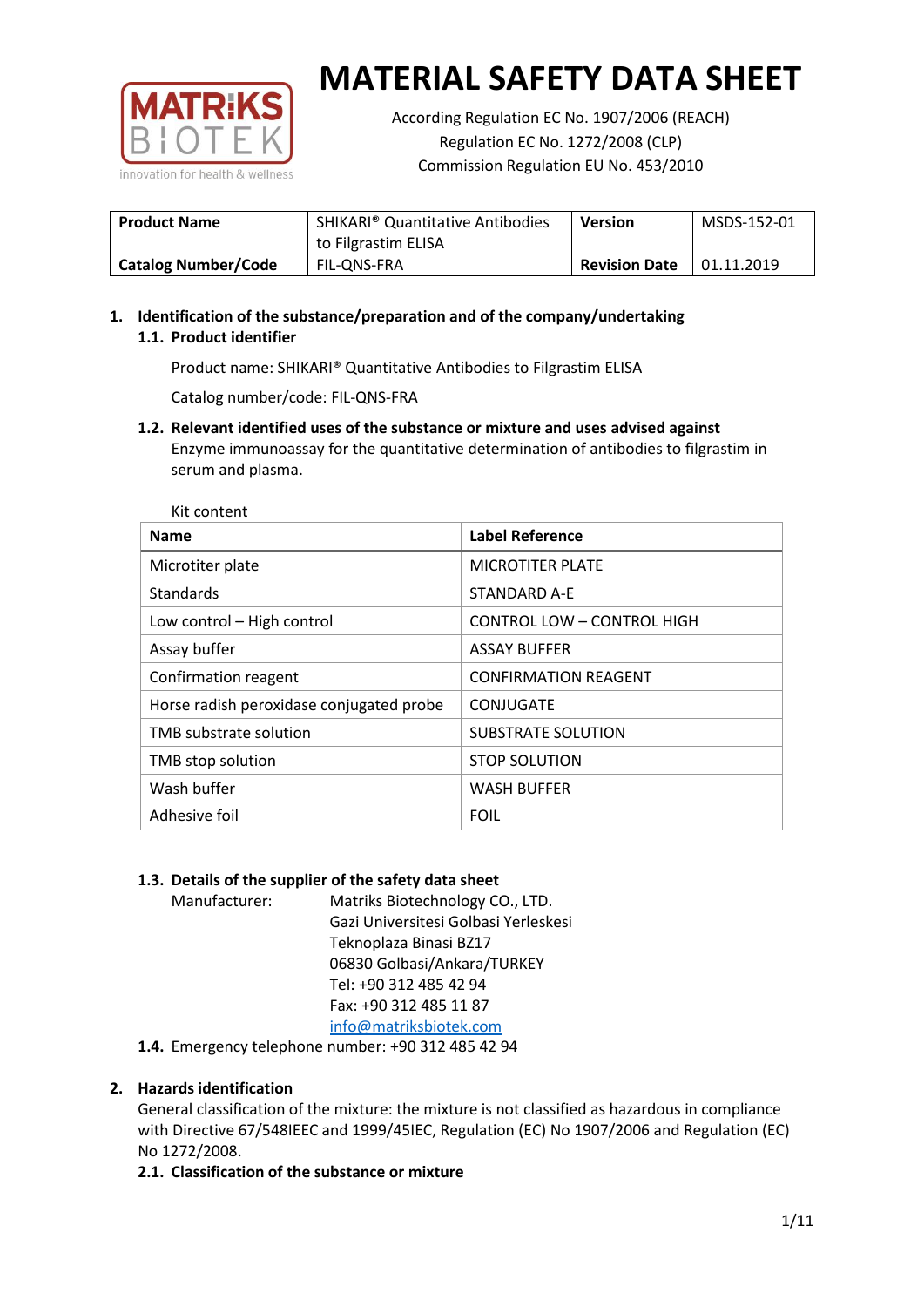

According Regulation EC No. 1907/2006 (REACH) Regulation EC No. 1272/2008 (CLP) Commission Regulation EU No. 453/2010

| <b>Product Name</b>        | <b>SHIKARI<sup>®</sup> Quantitative Antibodies</b> | <b>Version</b>       | MSDS-152-01 |
|----------------------------|----------------------------------------------------|----------------------|-------------|
|                            | to Filgrastim ELISA                                |                      |             |
| <b>Catalog Number/Code</b> | FIL-ONS-FRA                                        | <b>Revision Date</b> | 01.11.2019  |

Classification in accordance with 1272/2008IEC (CLP/GHS) not classified as hazardous Classification in accordance with 67/548IEEC and 1999/45IEC (DPD) not classified as hazardous

## **2.2. Label elements**

This product is not under labelling according to Regulation (EC) n. 1272/2008

### **2.3. Other hazards**

Results of PBT and vPvB assessment: The substances in the mixture do not meet the PBT/vPvB criteria according to REACH (content <0,1% w/w), annex XIII; the substances in the mixture are not included in the Candidate List of SVHC.

**Note:** This product is intended for laboratory use by professional uses only. Use appropriate personal protective equipment while working with the reagents provided.

### **3. Composition/information on ingredients**

#### **3.1. Substances**

| <b>Stop Solution</b>               |                                                                                                                               |
|------------------------------------|-------------------------------------------------------------------------------------------------------------------------------|
| Ingredient                         | Hydrochloric Acid (HCL) Index No. 017-002-01-X                                                                                |
| CAS No (EC No)                     | 7647-01-0(231-595-7)                                                                                                          |
| Containing Conc. (%)               | <5,0* (Dilution is not classified as hazardous<br>according to the European Regulation<br>67/548/EEC and 1272/2008/EC)        |
| form)                              | Classification according to regulation (EC) No 1272/2008 (CLP) (related to the concentrated                                   |
| Hazard Class and Category Codes(s) | Skin Corr. 1B STOT SE 3                                                                                                       |
| Hazard Statement Code(s)           | H314, H335                                                                                                                    |
| Pictogram, Signal Word Code(s)     | GHS05, GHS07, Dgr                                                                                                             |
| Specific Conc. Limits, M-factors   | Skin Corr. 1B; H314: C≥25%<br>Skin Irrit. 2; H315: 10% ≤ C < 25 %<br>Eye Irrit. 2, H319: 10%≤C<25 %<br>STOT SE 3; H355: C≥10% |
| Directive 67/548/EEC               | C; R34-37: C≥25%<br>Xi; R36/37/38: 10%≤C<25%                                                                                  |

#### **3.2. Mixtures**

| <b>Standards, Controls, Assay Buffer</b> |                                     |
|------------------------------------------|-------------------------------------|
| Ingredient                               | Sodium Azide Index no. 011-004-00-7 |
| CAS No (EC No)                           | 26628-22-8 (247-852-1)              |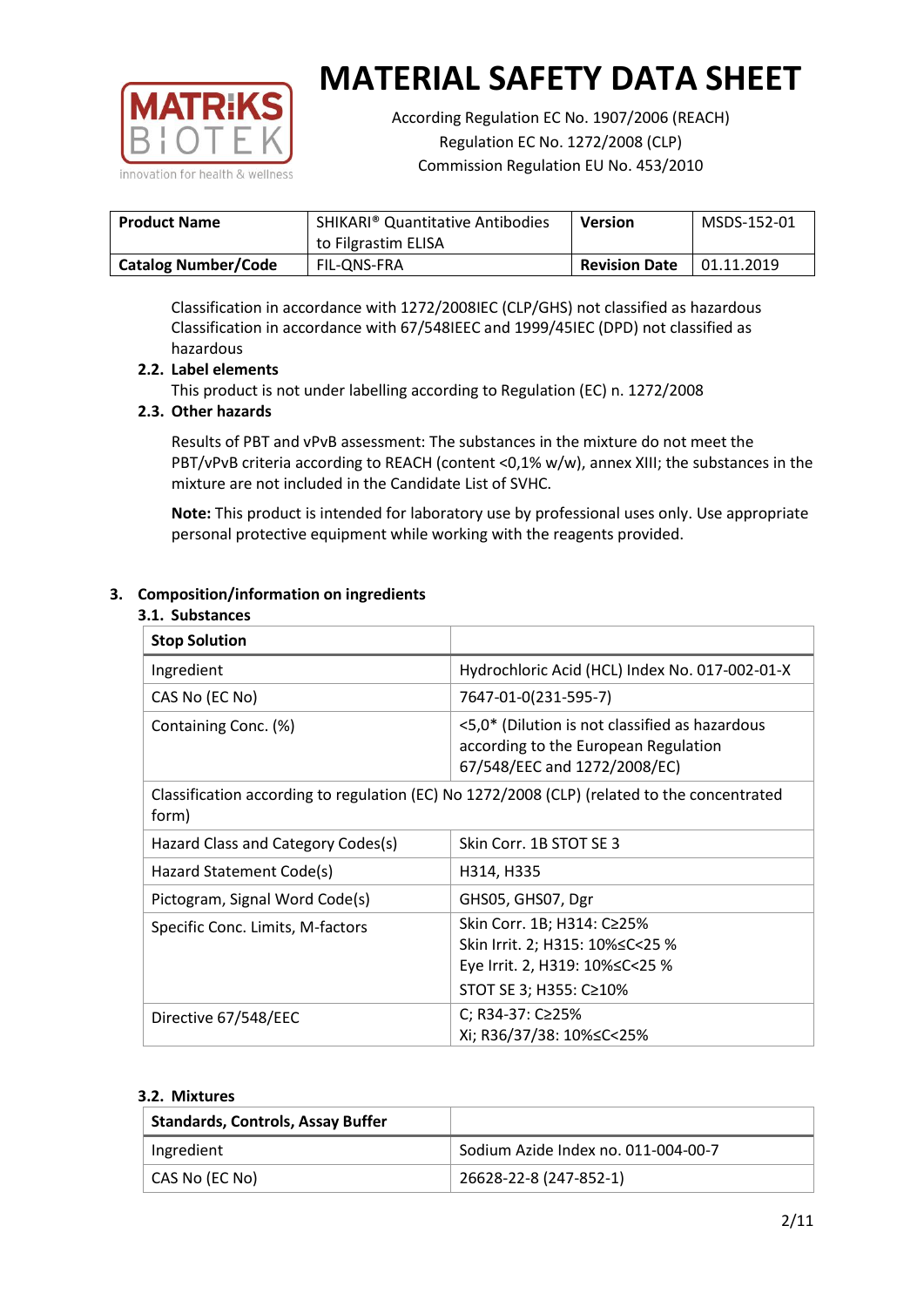

According Regulation EC No. 1907/2006 (REACH) Regulation EC No. 1272/2008 (CLP) Commission Regulation EU No. 453/2010

| <b>Product Name</b>        | <b>SHIKARI<sup>®</sup> Quantitative Antibodies</b><br>to Filgrastim ELISA | <b>Version</b>       | MSDS-152-01 |
|----------------------------|---------------------------------------------------------------------------|----------------------|-------------|
| <b>Catalog Number/Code</b> | FIL-ONS-FRA                                                               | <b>Revision Date</b> | 01.11.2019  |

| Containing Conc. (%)               | <0,001 % (Dilution is not classified as hazardous<br>according to the European Regulation<br>67/548/EEC and 1272/2008/EC) |
|------------------------------------|---------------------------------------------------------------------------------------------------------------------------|
| form)                              | Classification according to regulation (EC) No 1272/2008 (CLP) (related to the concentrated                               |
| Hazard Class and Category Codes(s) | Acute Tox. 2 (oral)                                                                                                       |
|                                    | Acute Tox. 1 (dermal)                                                                                                     |
|                                    | STOT RE 2                                                                                                                 |
|                                    | Acute Aquatic 1                                                                                                           |
|                                    | Aquatic Chronic 1                                                                                                         |
| Hazard Statement Code(s)           | H300, H310, H373, H400, H410                                                                                              |
| Pictogram, Signal Word Code(s)     | GHS06, GHS08, GHS09                                                                                                       |
| Specific Conc. Limits, M-factors   | M-Factor-Aquatic Acute:1                                                                                                  |
| Directive 67/548/EEC               | R23/24/25-36/37/38-50/53                                                                                                  |

| Conjugate                          |                                                                                                                                                  |
|------------------------------------|--------------------------------------------------------------------------------------------------------------------------------------------------|
| Ingredient                         | Proclin 150 Index no. 613-167-00-5                                                                                                               |
|                                    | Proclin 150 is a mixture of substances of the<br>components, 5-Chloro-2-methyl-4-isothiazolin-3-<br>one and 2-Methyl-2H -isothiazol-3-one (3:1). |
| CAS No (EC No)                     | 55965-84-9                                                                                                                                       |
| Containing Conc. (%)               | <0,0015% (Dilution is not classified as hazardous<br>according to the European Regulation<br>67/548/EEC and 1272/2008/EC)                        |
| form)                              | Classification according to regulation (EC) No 1272/2008 (CLP) (related to the concentrated                                                      |
| Hazard Class and Category Codes(s) | Acute Tox. 3                                                                                                                                     |
|                                    | Skin Corr. 1B                                                                                                                                    |
|                                    | Skin Sens. 1                                                                                                                                     |
|                                    | <b>Acute Aquatic 1</b>                                                                                                                           |
|                                    | Aquatic Chronic 1                                                                                                                                |
| Hazard Statement Code(s)           | H301, H311, H314, H317, H331, H400, H410                                                                                                         |
| Pictogram, Signal Word Code(s)     | GHS05, GHS07, GHS09                                                                                                                              |
| Specific Conc. Limits, M-factors   | ≥0,6%: Skin Corr. 1B, H314<br>0,06 - < 0,6%: Skin Irrit. 2, H315<br>0,06 - < 0,6 %: Eye Irrit. 2, H319                                           |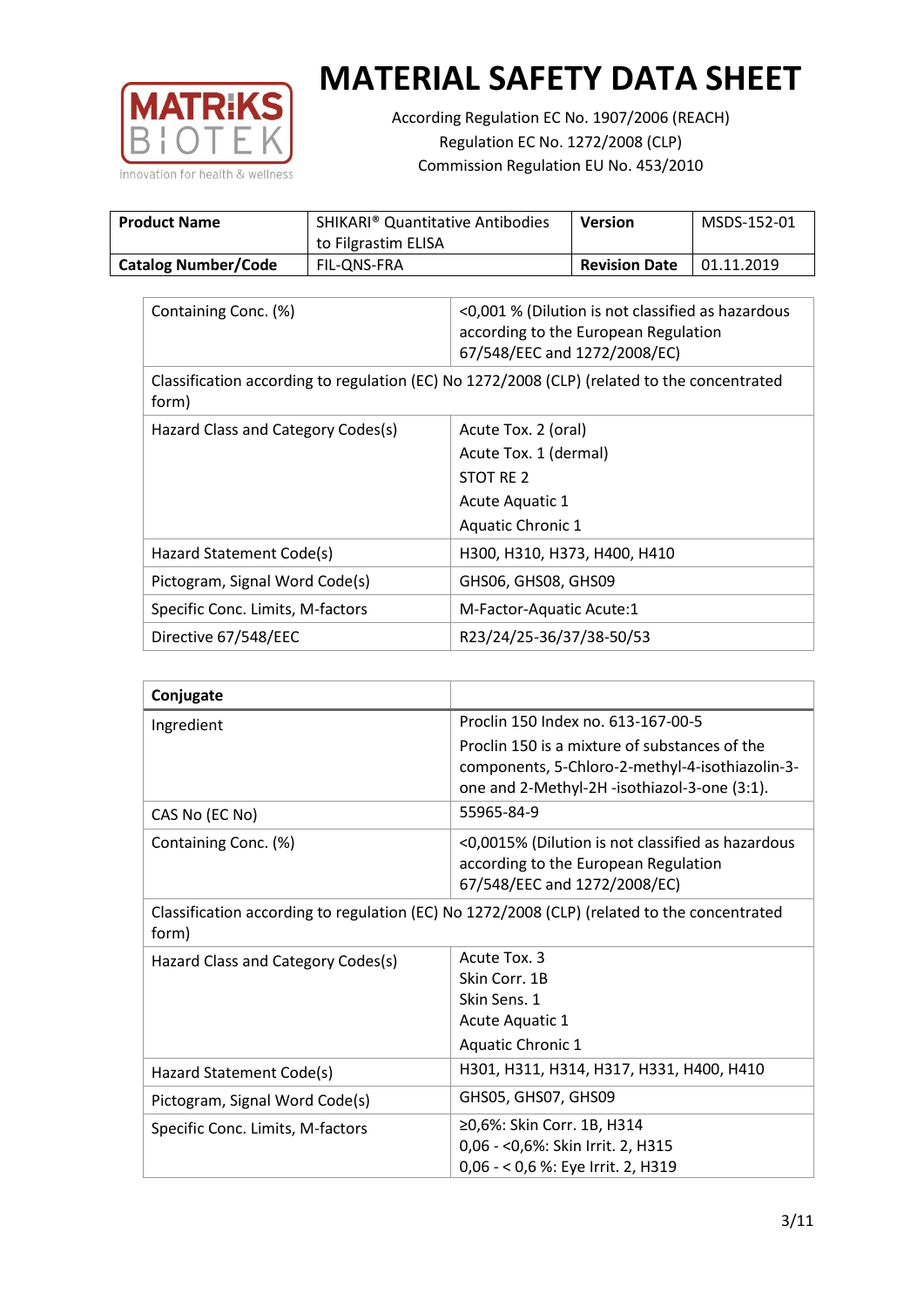

According Regulation EC No. 1907/2006 (REACH) Regulation EC No. 1272/2008 (CLP) Commission Regulation EU No. 453/2010

| <b>Product Name</b>        | <b>SHIKARI</b> <sup>®</sup> Quantitative Antibodies<br>to Filgrastim ELISA | <b>Version</b>       | MSDS-152-01 |
|----------------------------|----------------------------------------------------------------------------|----------------------|-------------|
| <b>Catalog Number/Code</b> | FIL-ONS-FRA                                                                | <b>Revision Date</b> | 01.11.2019  |

|                      | ≥0,0015 %: Skin Sens. 1, H317                |
|----------------------|----------------------------------------------|
|                      | M-Factor - Aquatic Acute: 10                 |
| Directive 67/548/EEC | T; N R:23/24/25-34-35-50/53                  |
|                      | $\frac{1}{1}$ S: (2-)26-28-36/37/39-45-60-61 |

### **4. First-aid measures**

### **4.1. Description of first aid measures**

General advice: No special measures required. Consult physician in case of complaints. If inhaled: Supply fresh air.

In case of skin contact: Immediately flush skin with plenty of water. Cold water may be used. Remove contaminated clothing and shoes.

In case of eye contact: Check for and remove any contact lenses. Immediately flush eyes with plenty of water for at least 15 minutes. Cold water may be used. If swallowed: Rinse mouth with plenty of water

### **4.2. Most important symptoms and effects, both accurate and delayed**

There are no hazards under normal use conditions. Direct contact with eyes may cause slight and temporary irritation. Swallowing of larger amounts may lead to stomachache, vomiting or diarrhea.

## **4.3. Indication of any immediate medical attention and special treatment needed** No specific therapy known. Use supportive and symptomatic treatment.

## **5. Fire-fighting measures**

## **5.1. Extinguishing media**

Suitable extinguishing media: Water spray, alcohol resistant foam, dry-powder, carbon dioxide

Unsuitable extinguishing media: Direct water stream

- **5.2. Special hazards arising from the substance mixture** To the best of our knowledge, no special hazards can be defined
- **5.3. Advice for fire-fighters** No data available.

## **6. Accidental release measures**

- **6.1. Personal precautions, protective equipment and emergency procedures** Wear appropriate protective gloves and clothes.
- **6.2. Environmental precautions**

Dilute with plenty of water. Do not allow to enter sewers/surface or ground water.

#### **6.3. Methods and materials for containment and cleaning up**

Absorb with liquid-binding material (sand, diatomite, acid binders, universal binders, sawdust).

**6.4. Reference to other sections**

For personal protection see section 8.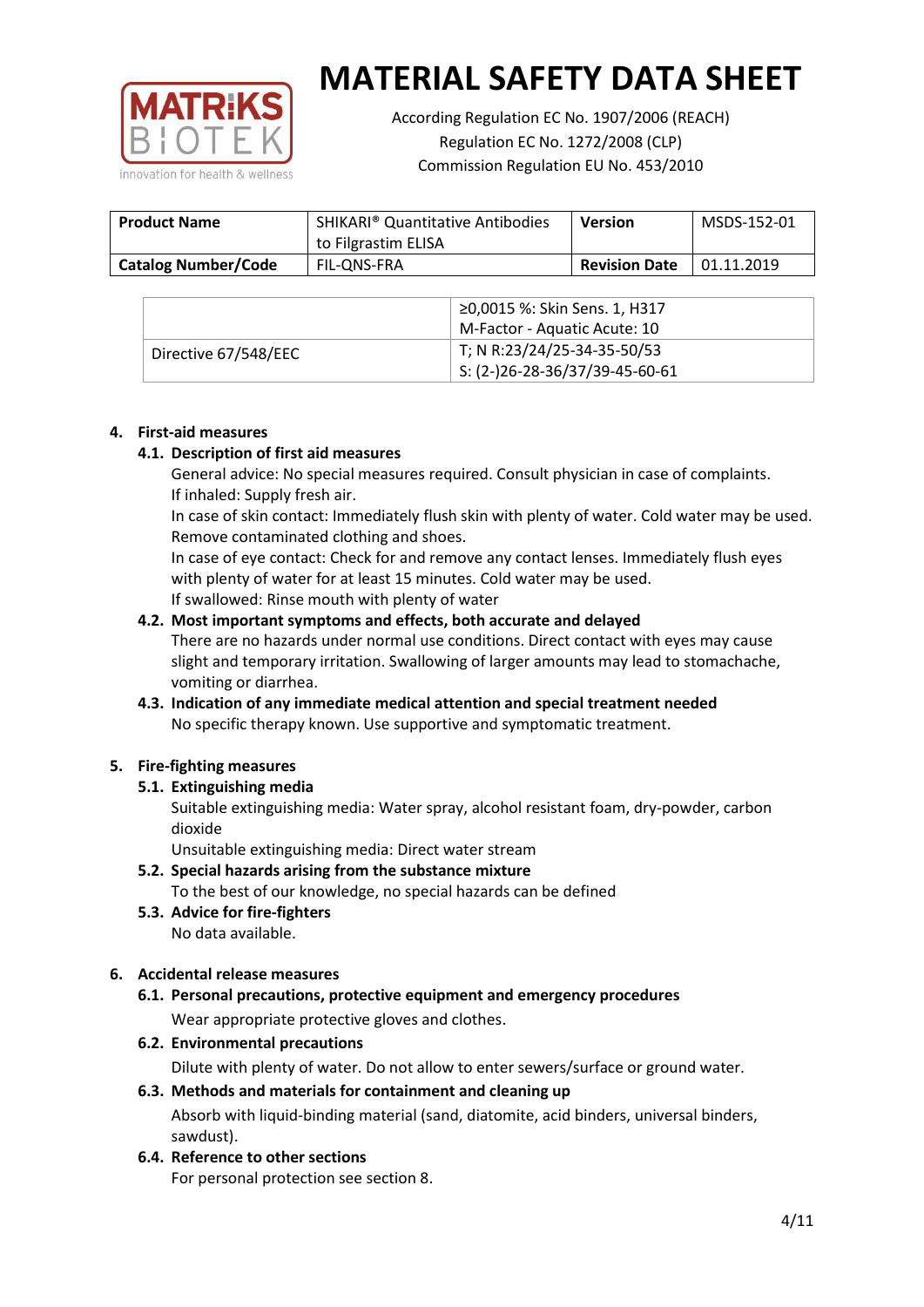

According Regulation EC No. 1907/2006 (REACH) Regulation EC No. 1272/2008 (CLP) Commission Regulation EU No. 453/2010

| <b>Product Name</b>        | <b>SHIKARI</b> <sup>®</sup> Quantitative Antibodies<br>to Filgrastim ELISA | <b>Version</b>       | MSDS-152-01 |
|----------------------------|----------------------------------------------------------------------------|----------------------|-------------|
| <b>Catalog Number/Code</b> | FIL-ONS-FRA                                                                | <b>Revision Date</b> | 01.11.2019  |

For disposal see section 13.

## **7. Handling and storage**

## **7.1. Precautions for safe handling**

Use all reagents in accordance with the relevant package insert provided with the product. Do not smoke, eat, drink or apply cosmetics in areas where kit reagents are handled. Wear disposable latex gloves when handling reagents.

Never pipet by mouth and avoid contact of reagents and specimens with skin and mucous membranes.

Handling should be done in accordance with the procedures defined by an appropriate national biohazard safety guideline or regulation.

Use all reagents in accordance with the relevant package insert provided with the product.

## **7.2. Conditions for safe storage, including any incompatibilities**

Store in tightly closed original packages or appropriately labeled alternate vessels. Store in dry, bunded areas. Keep away from direct sunlight and heat sources. Recommended storage temperature: 10-30°C (shipment), 2-8°C (long term storage). Protect from freezing. Keep away from food and drinks. Keep away from acids and heavy metals. Keep out of the reach of children.

## **7.3. Specific end uses**

For EU diagnostic product. For the rest of the world "Research use only".

## **8. Exposure controls/personel protection**

#### **8.1. Control parameters**

Indicative occupational exposure limit ES (2000/39IEC, Directive 2006/15IEC and Directive 2009/161IEC):

| <b>CAS</b> | <b>Substance</b> | Indicative occupational exposure limit |                       |
|------------|------------------|----------------------------------------|-----------------------|
|            | name             |                                        |                       |
| 26628-22-8 | Sodium Azide     | OEL mean (time-weighted 8 h):          | 0,1 mg/m <sup>3</sup> |
|            |                  | OEL short term (LS min):               | 0,3                   |
|            |                  | Notation: Skin                         |                       |

National work-place occupational exposure limits (only selected lands are displayed):

| <b>CAS</b> | <b>Substance</b> | <b>Occupational exposure limits</b> |                         |  |
|------------|------------------|-------------------------------------|-------------------------|--|
|            | name             |                                     |                         |  |
| 26628-22-8 | Sodium Azide     | Turkey                              |                         |  |
|            |                  | PEL:                                | $0,1 \,\mathrm{mg/m^3}$ |  |
|            |                  | $NPEL-P$ :                          | 0,3 mg/m <sup>3</sup>   |  |
|            |                  | D - absorb through skin             |                         |  |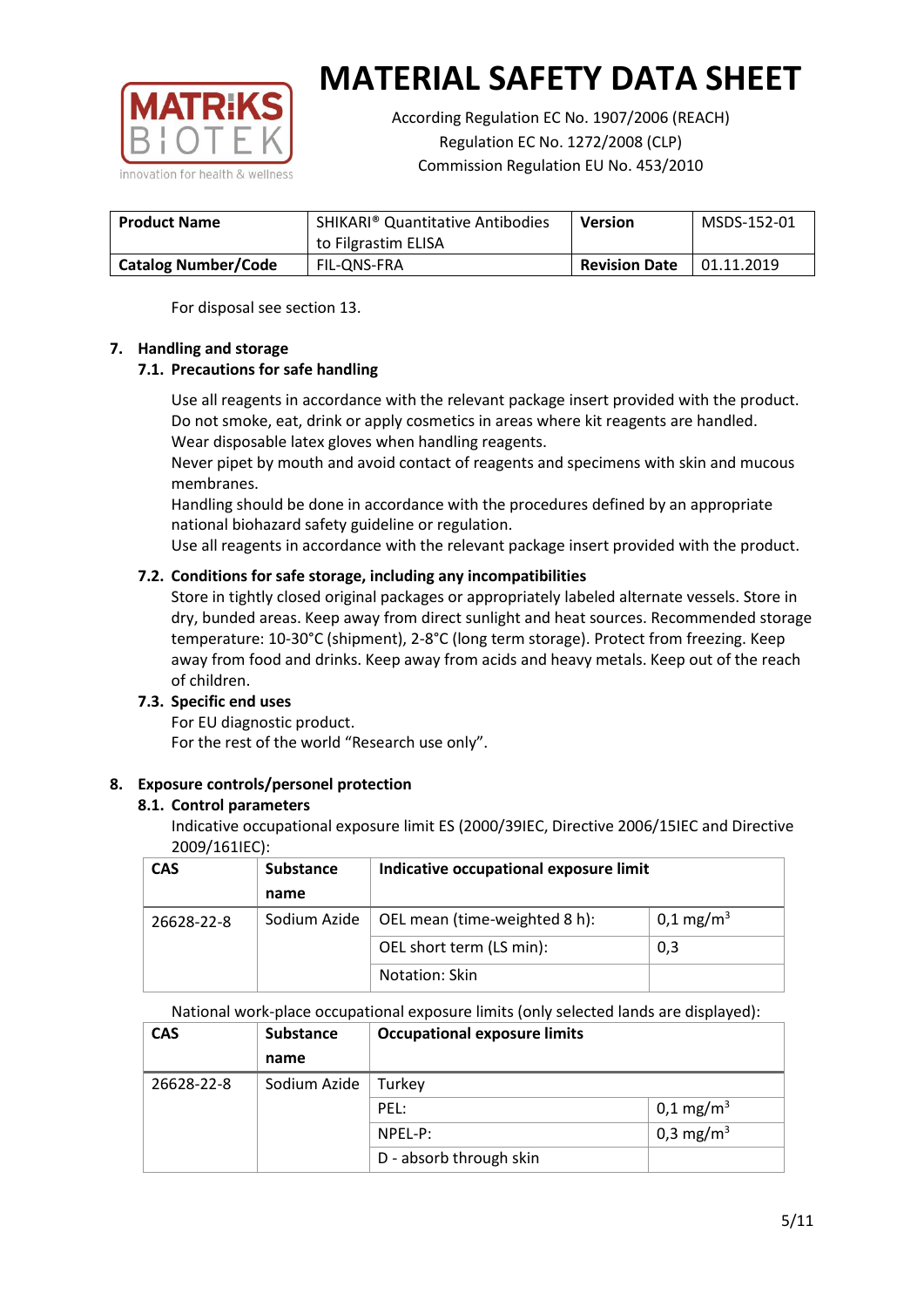

According Regulation EC No. 1907/2006 (REACH) Regulation EC No. 1272/2008 (CLP) Commission Regulation EU No. 453/2010

| <b>Product Name</b>        | <b>SHIKARI<sup>®</sup> Quantitative Antibodies</b><br>to Filgrastim ELISA | <b>Version</b>       | MSDS-152-01 |
|----------------------------|---------------------------------------------------------------------------|----------------------|-------------|
| <b>Catalog Number/Code</b> | FIL-ONS-FRA                                                               | <b>Revision Date</b> | 01.11.2019  |

|  | I – irritating to mucosa (eye, airways) |                         |
|--|-----------------------------------------|-------------------------|
|  | and skin                                |                         |
|  | Government Regulation no.               |                         |
|  | 361/2007 Coll.                          |                         |
|  | Slovakia                                |                         |
|  | NPEL mean:                              | $0,1 \text{ mg/m}^3$    |
|  | NPEL short-term:                        | 0,3 mg/m <sup>3</sup>   |
|  | Note K: absorbed through skin           |                         |
|  | Regulation 300/2007 Coll. (SK),         |                         |
|  | Appendix 1                              |                         |
|  | Germany                                 |                         |
|  | AGW - time weighted mean:               | 0,2 mg/m <sup>3</sup>   |
|  | Short-term factor:                      | 2(1)                    |
|  | 1RGS-900                                |                         |
|  | United Kingdom                          |                         |
|  | TWA:                                    | $0,1 \,\mathrm{mg/m^3}$ |
|  | STEL:                                   | 0,3 mg/m <sup>3</sup>   |
|  | France                                  |                         |
|  | TWA:                                    | $0,1 \text{ mg/m}^3$    |
|  | STEL:                                   | 0,3 mg/m <sup>3</sup>   |

#### Other recommended values: not set

| <b>CAS</b> | Substance name $\vert$ OEL - equivalents |  |
|------------|------------------------------------------|--|
|            | $\overline{\phantom{0}}$                 |  |
|            |                                          |  |

Indicative biological limits (Turkey, *432/2003* Coll.): not set

| <b>Substance</b> | Evaluated as             | Limit values             |
|------------------|--------------------------|--------------------------|
|                  | $\overline{\phantom{0}}$ | $\overline{\phantom{0}}$ |

DNEL: not available for the mixture. PNEC: not available for the mixture.

#### **8.2. Exposure controls**

General hygiene directives should be considered.

Keep away from food stuffs and beverages. Wash hands before breaks and at the end of the working day

#### **Personal protective equipment:**

| <b>Respiratory protection:</b> | Not required                                                      |
|--------------------------------|-------------------------------------------------------------------|
| Skin protection                | Protective gloves of nitrile or nature latex, satisfying the norm |
|                                | <b>DIN EN 455</b>                                                 |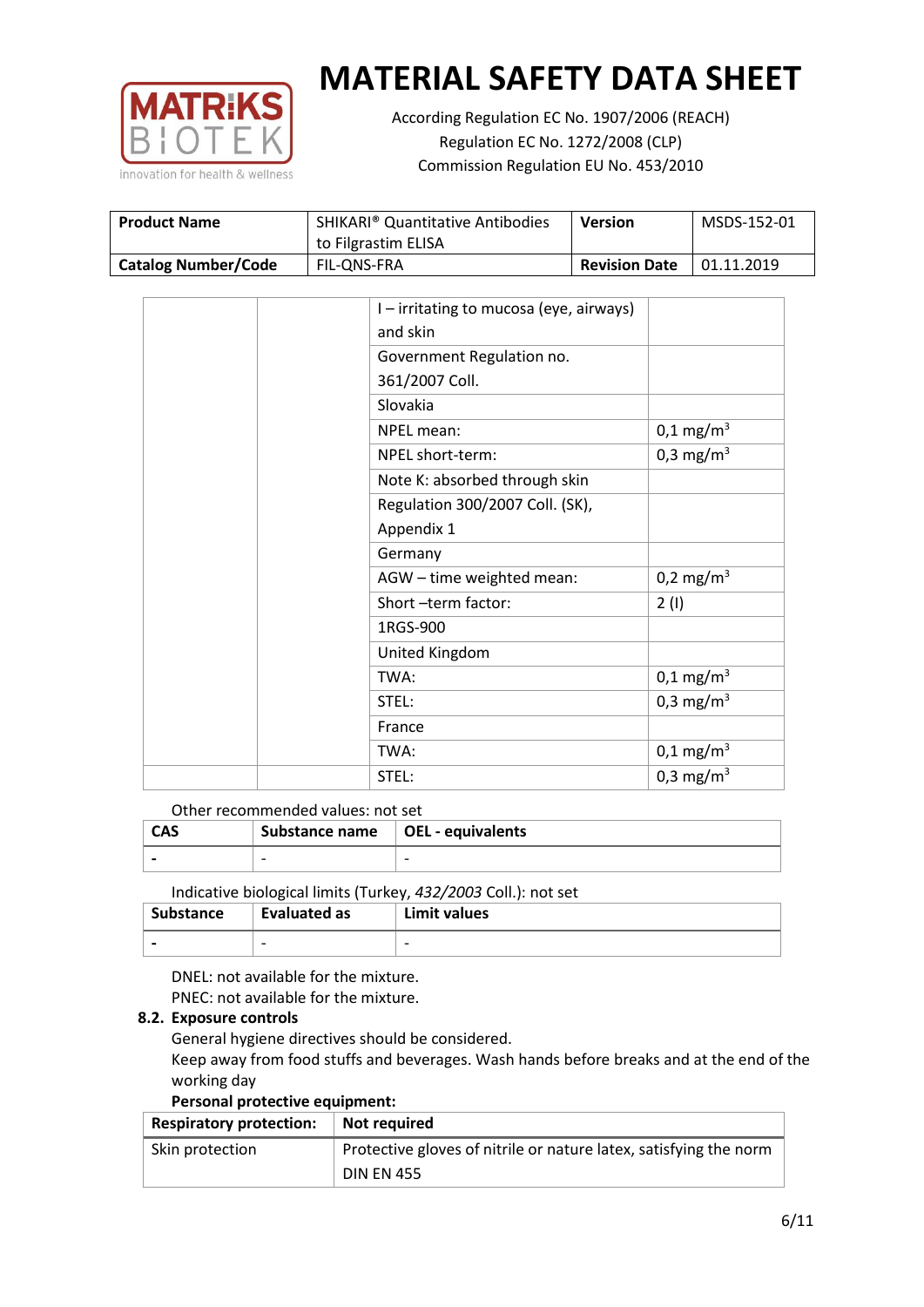

According Regulation EC No. 1907/2006 (REACH) Regulation EC No. 1272/2008 (CLP) Commission Regulation EU No. 453/2010

| <b>Product Name</b>        | <b>SHIKARI<sup>®</sup> Quantitative Antibodies</b><br>to Filgrastim ELISA | <b>Version</b>       | MSDS-152-01 |
|----------------------------|---------------------------------------------------------------------------|----------------------|-------------|
| <b>Catalog Number/Code</b> | FIL-ONS-FRA                                                               | <b>Revision Date</b> | 01.11.2019  |

| Eye/Face protection | Safety glasses with side shields confirming to EN 166 (EN),<br>NIOSH (US) |
|---------------------|---------------------------------------------------------------------------|
| Body protection     | Impenetrable protective clothing                                          |

## **9. Physical and chemical properties**

## **9.1. Information on basic physical and chemical properties**

| <b>COMPONENT</b>       | <b>APPEARANCE</b> | <b>ODOR</b>     | рH             |
|------------------------|-------------------|-----------------|----------------|
| Microtiter plate       | Solid, white      | <b>Odorless</b> | Not applicable |
| Standards and controls | Liquid, colorless | <b>Odorless</b> | $7,4 \pm 0,05$ |
| Conjugate              | Liquid, red       | <b>Odorless</b> | $7,4 \pm 0,05$ |
| Confirmation reagent   | Liquid, colorless | <b>Odorless</b> | $7,4 \pm 0,05$ |
| Assay buffer           | Liquid, blue      | <b>Odorless</b> | $7,4 \pm 0,05$ |
| Substrate solution     | Liquid, colorless | <b>Odorless</b> | $3,6 - 3,8$    |
| Stop solution          | Liquid, colorless | <b>Odorless</b> | $<$ 1          |
| Wash buffer            | Liquid, colorless | Odorless        | $7,4 \pm 0,05$ |

| <b>For All Components</b>                    |                                              |  |  |
|----------------------------------------------|----------------------------------------------|--|--|
| Odor threshold                               | No data available                            |  |  |
| Melting point/freezing point                 | No data available                            |  |  |
| Initial boiling point and range              | No data available                            |  |  |
| Flash point                                  | No data available                            |  |  |
| <b>Evaporation rate</b>                      | No data available                            |  |  |
| Flammability (solid, gas)                    | No data available                            |  |  |
| Upper/lower flammability or explosive limits | No data available                            |  |  |
| Vapour pressure                              | No data available                            |  |  |
| Vapour density                               | No data available                            |  |  |
| Relative density                             | No data available                            |  |  |
| Solubility(ies)                              | Fully miscible                               |  |  |
| Partition coefficient: n-octanol water       | No data available                            |  |  |
| Auto-ignition temperature                    | Product is not self-igniting                 |  |  |
| Decomposition temperature                    | No data available                            |  |  |
| Viscosity                                    | No data available                            |  |  |
| <b>Explosive properties</b>                  | Product does not present an explosion hazard |  |  |
| Oxidizing properties                         | No data available                            |  |  |

#### **9.2. Other information**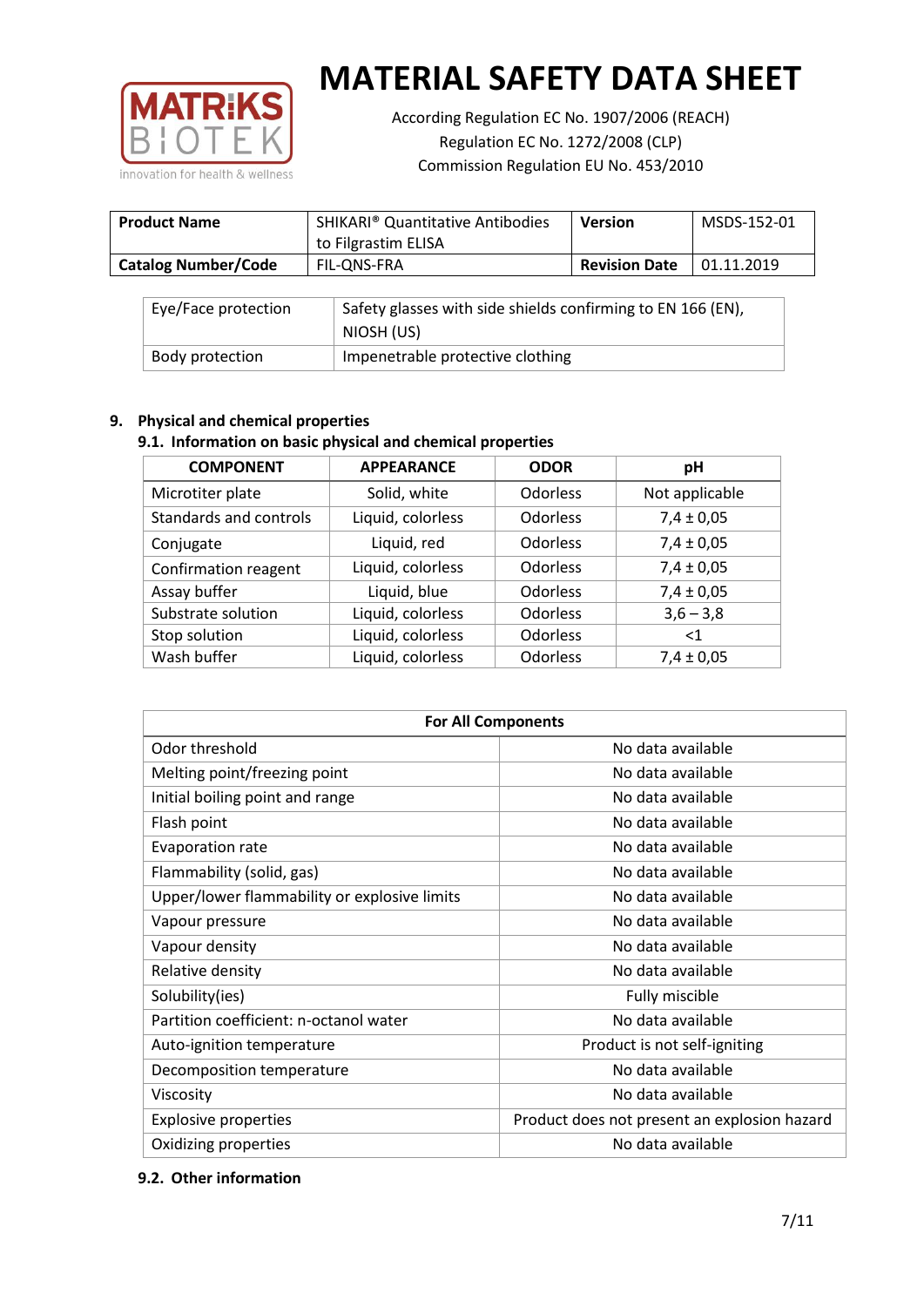

According Regulation EC No. 1907/2006 (REACH) Regulation EC No. 1272/2008 (CLP) Commission Regulation EU No. 453/2010

| <b>Product Name</b>        | <b>SHIKARI</b> <sup>®</sup> Quantitative Antibodies<br>to Filgrastim ELISA | <b>Version</b>       | MSDS-152-01 |
|----------------------------|----------------------------------------------------------------------------|----------------------|-------------|
| <b>Catalog Number/Code</b> | FIL-ONS-FRA                                                                | <b>Revision Date</b> | 01.11.2019  |

No other information available.

### **10. Stability and reactivity**

### **10.1. Reactivity**

Not reactive under normal conditions of storage and manipulation. Sodium azide has been reported to form lead or copper azide in laboratory plumbing (heavy metals) which may explode on percussion. Treatment of sodium azide with strong acids gives hydrazoic acid, which is also extremely toxic.

### **10.2. Chemical stability**

Mixture is chemically stable under normal conditions of storage and manipulation. Overheating may cause thermal decomposition.

### **10.3. Possibility of hazardous reactions**

Sodium azide has been reported to form lead or copper azide in laboratory plumbing (heavy metals) which may explode on percussion.

### **10.4. Conditions to avoid**

Stable under normal conditions. Keep away from direct sunlight and heat sources. Do not mix with strong acids and heavy metals.

#### **10.5. Incompatible materials**

Strong acids, heavy metals, halogenated hydrocarbons.

## **10.6. Hazardous decomposition products**

Material does not decompose at ambient temperatures. Incomplete combustion and thermolysis may produce toxic, irritating and flammable decomposition products (such as carbon monoxide, carbon dioxide, sooth, aldehydes and other products of organic compounds decomposition, sulfur / nitrogen oxides).

## **11. Toxicological information**

## **11.1. Information on toxicological effects**

#### **11.1.1. Acute toxicity**

Based on available data, the classification criteria are not met. Based on composition, the mixture has low acute toxicity and no adverse effects for human health are expected under applicable conditions of exposure sodium azide.

#### **11.1.2. Skin corrosion/irritation**

Based on available data, the classification criteria are not met. Prolonged or repeated skin contact may cause mild irritation and dermatitis (skin inflammation). However, these effects do not required classification

## **11.1.3. Serious eye damage/irritation**

Based on available data, the classification criteria are not met. Direct contact with eyes may cause slight and temporary irritation. However, these effects do not required classification

## **11.1.4. Respiratory or skin sensitization**

Based on available data, the classification criteria are not met. Compounds have no sensitization effects.

#### **11.1.5. Germ cell mutagenicity**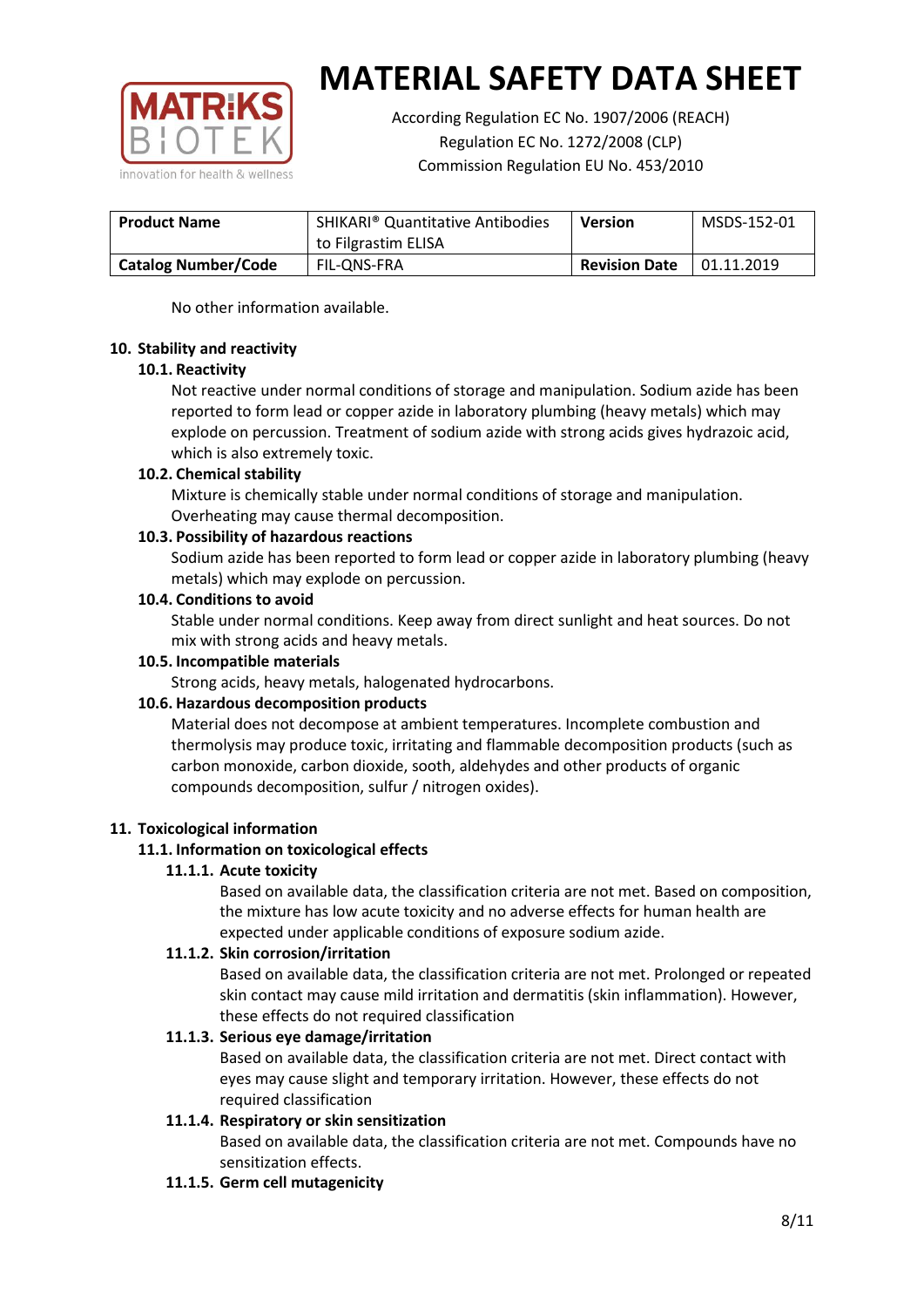

According Regulation EC No. 1907/2006 (REACH) Regulation EC No. 1272/2008 (CLP) Commission Regulation EU No. 453/2010

| <b>SHIKARI</b> <sup>®</sup> Quantitative Antibodies<br><b>Product Name</b> |                     | <b>Version</b>       | MSDS-152-01 |
|----------------------------------------------------------------------------|---------------------|----------------------|-------------|
|                                                                            | to Filgrastim ELISA |                      |             |
| <b>Catalog Number/Code</b>                                                 | FIL-ONS-FRA         | <b>Revision Date</b> | 01.11.2019  |

Based on available data, the classification criteria are not met. Compounds have no potential for mutagenic activity.

### **11.1.6. Carcinogenicity**

Based on available data, the classification criteria are not met. Compounds have no potential for carcinogenic activity.

### **11.1.7. Reproductive toxicity**

Based on available data, the classification criteria are not met. Compounds have no potential for reproductive toxicity.

### **11.1.8. STOT-single exposure**

Based on available data, the classification criteria are not met

### **11.1.9. STOT-repeated exposure**

Based on available data, the classification criteria are not met.

### **11.1.10. Aspiration hazard**

Based on available data, the classification criteria are not met.

### **12. Ecological information**

#### **12.1. Toxicity**

No data available.

- **12.2. Persistence and degradability** No data available.
- **12.3. Bio accumulative potential** No data available.

**12.4. Mobility in soil**

No data available.

## **12.5. Results of PBT and vPvB assessment**

The substances in the mixture do not meet the PBT/vPvB criteria according to REACH, annex XIII (content <0,1% w/w); the substances in the mixture are not included in the Candidate List of SVHC.

#### **12.6. Other adverse effects** No data available.

## **13. Disposal considerations**

## **13.1. Waste treatment methods**

Product: Waste should be disposed of in accordance with federal, state and local environmental control regulations. Must not be composed together with household garbage.

Uncleaned packaging: Waste should be disposed of in accordance with federal, state and local environmental control regulations. Must not be composed together with household garbage.

General notes: Water hazard class 1 (German Regulation) (Self-assessment): Slightly hazardous for water. Do not allow undiluted product or large quantities of it to reach ground water, water course or sewage system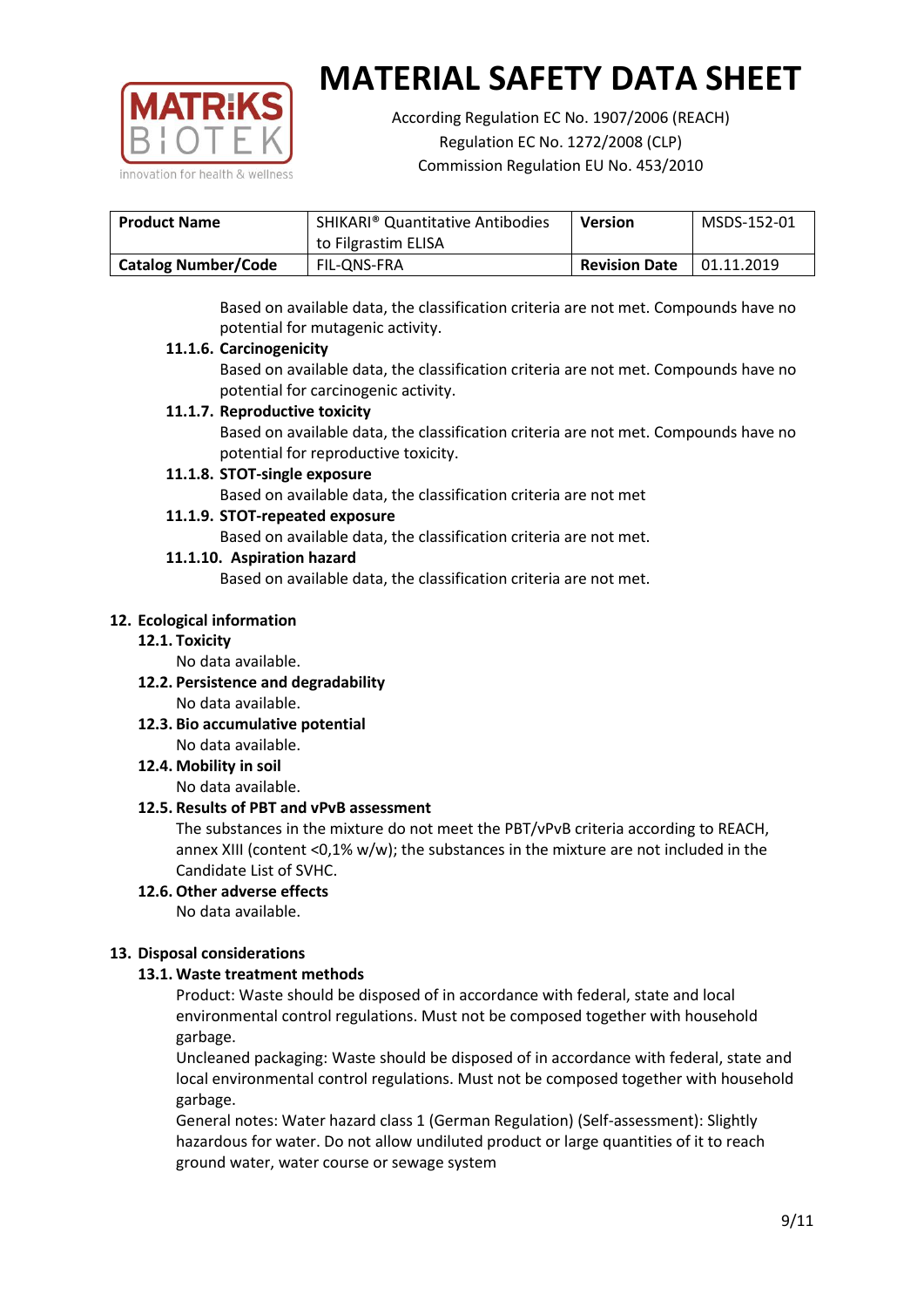

According Regulation EC No. 1907/2006 (REACH) Regulation EC No. 1272/2008 (CLP) Commission Regulation EU No. 453/2010

| <b>Product Name</b>        | <b>SHIKARI<sup>®</sup> Quantitative Antibodies</b><br>to Filgrastim ELISA | <b>Version</b>       | MSDS-152-01 |
|----------------------------|---------------------------------------------------------------------------|----------------------|-------------|
| <b>Catalog Number/Code</b> | FIL-ONS-FRA                                                               | <b>Revision Date</b> | 01.11.2019  |

## **14. Transport information**

The mixture is not classified as dangerous for transport according to ADR/RID/IMDG/ICAO/IATA/ DGR

- **14.1. UN number:** None
- **14.2. Un proper shipping name:** None
- **14.3. Transport hazard class(es):** None
- **14.4. Packing group:** None
- **14.5. Environmental hazards:** None
- **14.6. Special precautions for user:** Not applicable.
- **14.7. Transport in bulk according to Annex II of MARPOL 73/78 and the IBC Code:** Not applicable.

#### **15. Regulatory information**

This Safety Data Sheet is prepared according to;

REGULATION (EC) No 1907/2006 OF THE EUROPEAN PARLIAMENT AND OF THE COUNCIL of 18 December 2006 concerning the Registration, Evaluation, Authorization and Restriction of Chemicals (REACH), establishing a European Chemicals Agency, amending Directive 1999/45/EC and repealing Council Regulation (EEC) No 793/93 and Commission Regulation (EC) No 1488/94 as well as Council Directive 76/769/EEC and Commission Directives 91/155/EEC, 93/67/EEC, 93/105/EC and 2000/21/EC

### **15.1. Safety, health and environmental regulations/legislation specific for the substance or mixture**

No data available.

## **15.2. Chemical safety assessment**

No data available.

#### **16. Other information**

## **16.1. "H code" and "R Phrases" used in this document**

| H301 | Toxic if swallowed |
|------|--------------------|
|------|--------------------|

- H311 Toxic in contact with skin
- H314 Causes severe skin burns and eye damage
- H315 Causes skin irritation
- H317 May cause an allergic skin reaction
- H319 Cause serious eye irritation
- H331 Toxic if inhaled
- H335 May cause respiratory irritation
- H400 Very toxic to aquatic life